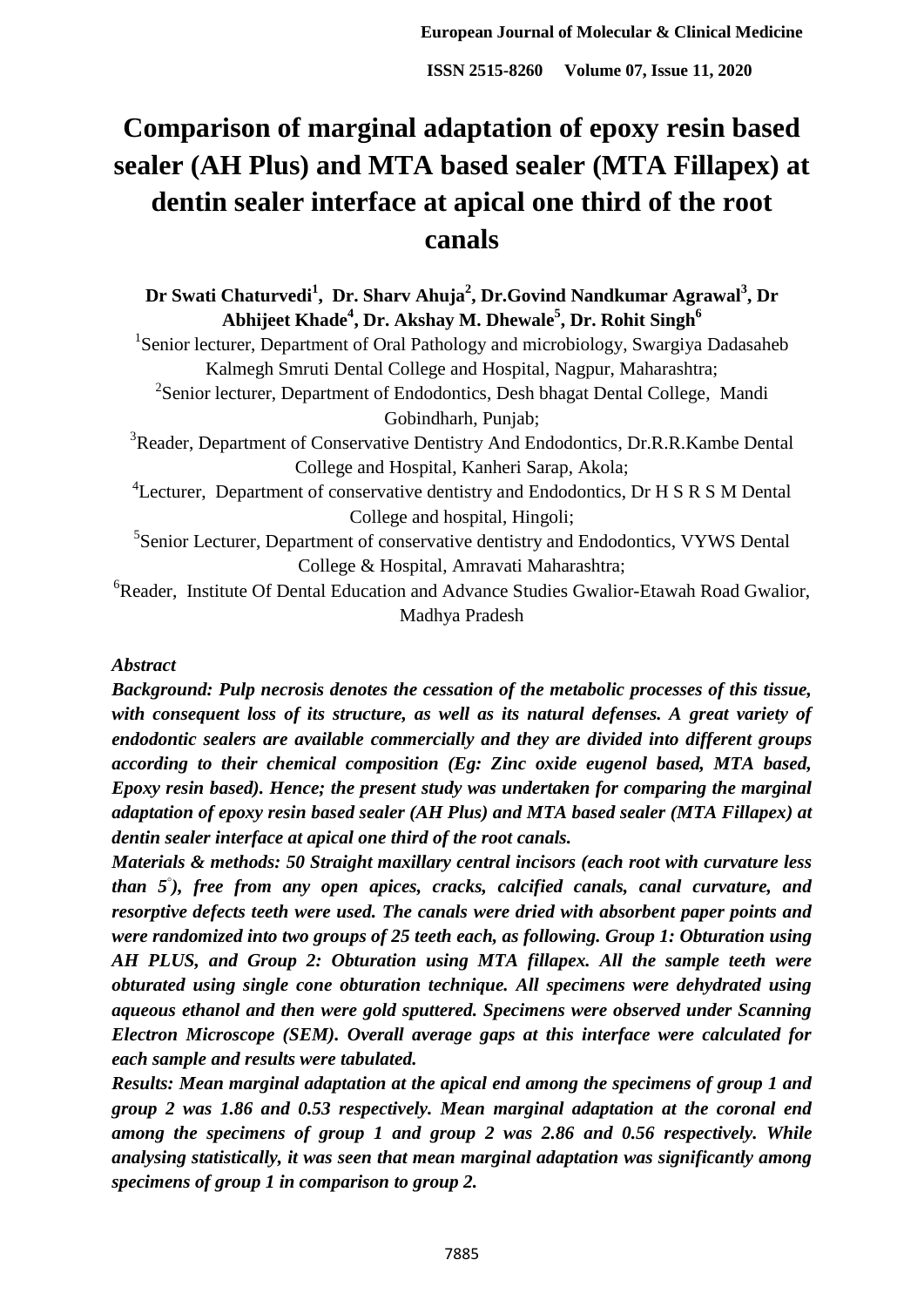*Conclusion: Marginal adaptability of AH PLUS was significantly higher in comparison to specimens of MTA fillapex group. Key words: MTA, FIllapex, Marginal adaptation* 

#### **Introduction**

Pulp necrosis denotes the cessation of the metabolic processes of this tissue, with consequent loss of its structure, as well as its natural defenses. In these cases, the recommended endodontic treatment is known as necropulpectomy.<sup>1, 2</sup>

The key to success for endodontic treatment is thorough debridement of the root canal system of necrotic or infected pulp tissues, microorganisms, and complete sealing of the root canal space. This will prevent the persistence of infection and reinfection of the root canal space. The failure of endodontic treatment can be determined on the basis of clinical signs and symptoms and radiographic findings of root canal treated tooth. The literature shows that many factors are considered responsible for endodontic treatment failure. These includes residual necrotic pulp tissue, presence of peri-radicular infection, periodontal disease, root fractures, broken instruments, mechanical perforations, root canal overfillings, root canal underfillings, missed canals or unfilled canals. $2, 3$ 

A great variety of endodontic sealers are available commercially and they are divided into different groups according to their chemical composition (Eg: Zinc oxide eugenol based, MTA based, Epoxy resin based). Epoxy resin based sealers were introduced in endodontics by Schroeder and current modifications of the original formula are widely used nowadays. Epoxy resin sealers have been used because of their reduced solubility better apical seal and micro-retention to root canal dentin. The manufacturers of AH26 set out to develop an improved product named AH PLUS which has better technical, clinical and cytotoxic characteristics than the original  $AH26<sup>4, 5</sup>$  Hence; the present study was undertaken for comparing the marginal adaptation of epoxy resin based sealer (AH Plus) and MTA based sealer (MTA Fillapex) at dentin sealer interface at apical one third of the root canals.

#### **Materials & methods**

50 Straight maxillary central incisors (each root with curvature less than 5<sup>°</sup>), free from any open apices, cracks, calcified canals, canal curvature, and resorptive defects teeth were used. Teeth were washed under tap water to remove blood and debris. They were stored in normal saline before treatment. The length of the roots was standardized to  $12 \pm 1$  mm by the removal of the crown of each tooth with a diamond disc. The working length of the root canal was determined with a K file by inserting until it is just visible at the apical foramen using radiography and then subtracting 1mm from the before mentioned measurement. The root canals were prepared using crown down technique with ProTaper NiTi rotary files until size 40; 0.06 till working length. EDTA was used as the final rinse before root canal obturation. The canals were dried with absorbent paper points and were randomized into two groups of 25 teeth each, as following.

Group 1: Obturation using AH PLUS

Group 2: Obturation using MTA fillapex

All the sample teeth were obturated using single cone obturation technique. All specimens were dehydrated using aqueous ethanol and then were gold sputtered. Specimens were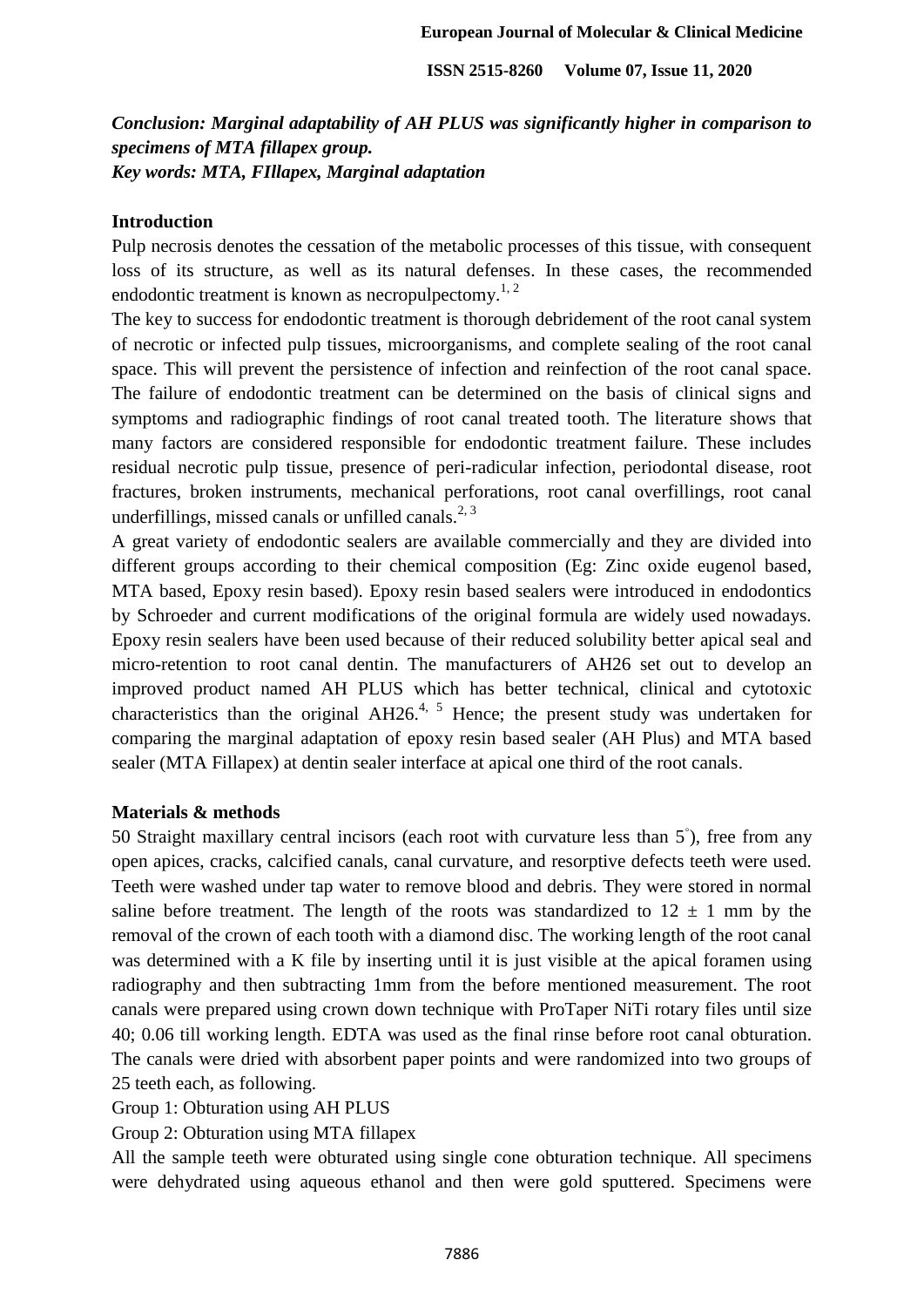observed under Scanning Electron Microscope (SEM). Overall average gaps at this interface were calculated for each sample and results were tabulated.

## **Results**

Mean marginal adaptation at the apical end among the specimens of group 1 and group 2 was 1.86 and 0.53 respectively. Mean marginal adaptation at the coronal end among the specimens of group 1 and group 2 was 2.86 and 0.56 respectively. While analysing statistically, it was seen that mean marginal adaptation was significantly among specimens of group 1 in comparison to group 2.

| Group    | Mean               | <b>SD</b> |
|----------|--------------------|-----------|
| Group 1  | 1.86               | 0.36      |
| Group 2  | 0.53               | 0.16      |
| p- value | 0.00 (Significant) |           |

**Table 1:** Mean marginal adaptation at the apical end

| Group    | Mean               | <b>SD</b> |
|----------|--------------------|-----------|
| Group 1  | 2.86               | 0.22      |
| Group 2  | 0.56               | 0.08      |
| p- value | 0.01 (Significant) |           |

**Table 2:** Mean marginal adaptation at the coronal end

#### **Discussion**

In the present study, mean marginal adaptation at the apical end among the specimens of group 1 and group 2 was 1.86 and 0.53 respectively. Mean marginal adaptation at the coronal end among the specimens of group 1 and group 2 was 2.86 and 0.56 respectively. Huang Y et al analysed the ability of multiple compounds to seal the dental tubules using scanning electron microscopy (SEM) and micro-computed tomogra-phy (micro-CT). Twenty-four single-root human mandibular premolars were selected and instrumented with nickel-titanium rotary file and the final file size was #40/06. They were then randomly allocated into 2 groups, and all samples were filled with single cone gutta-percha (#40/06) and one of the tested sealers (AH Plus and EndoSequence BC sealers). According to SEM, both root canal sealers showed sufficient adaptation to dentin along the whole length of the root canal, though the coronal sections presented superior sealing than the apical sections. By using the single cone technique, neither EndoSequence or AH Plus pro-vides a porosity-free root canal filling.<sup>10</sup> Baruah K et al compared the apical sealability of mineral trioxide aggregate (MTA) Fillapex and Endosequence BC sealer at three different lengths of remaining gutta-percha after postspace preparation. There was a statistically significant difference in leakage at 3 mm and 5 mm level in both groups. Although less microleakage occurred, the bioceramic sealers could not totally eliminate leakage. $^{11}$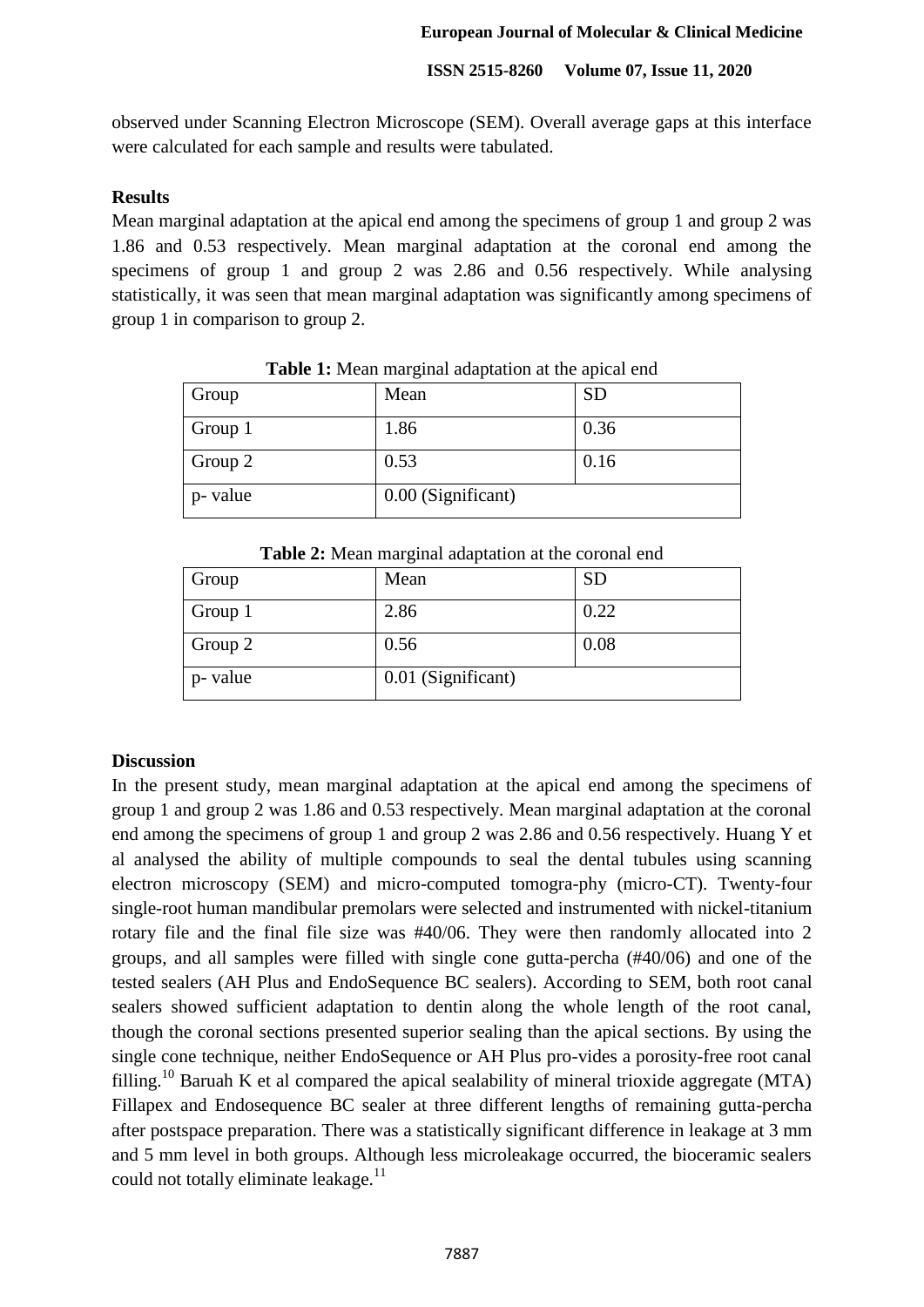In the present study, while analysing statistically, it was seen that mean marginal adaptation was significantly among specimens of group 1 in comparison to group 2. Arikatla SK et al evaluated the interfacial adaptation and penetration depth of Bioroot RCS and MTA Plus sealers to root dentin. AH Plus sealer has shown significantly higher depth of penetration and minimum gaps than bioceramic sealers. MTA Plus sealer exhibited significantly more interfacial gaps and less penetration depth than Bioroot RCS. At all root regions, AH plus sealer exhibited minimum gaps and more tubular penetration whereas MTA Plus sealer exhibited more gaps and less penetration.<sup>12</sup> Kumar B compared the marginal adaptation of EndoSequence BC sealer, MTA Fillapex & ProRoot ES root canal sealers to dentin by using SEM. They showed that Endosequence BC sealer along with C point group showed least microgap between root canal sealer and dentin when compared with MTA Fillapex sealer and ProRoot ES sealer groups.<sup>13</sup>

## **Conclusion**

Marginal adaptability of AH PLUS was significantly higher in comparison to specimens of MTA fillapex group.

## **References**

- 1. Santos-Junior AO, De Castro Pinto L, Mateo-Castillo JF, Pinheiro CR. Success or failure of endodontic treatments: A retrospective study. J Conserv Dent. 2019;22(2):129-132.
- 2. Stiegemeier D, Baumgartner C, Ferracane J. Comparison of push-out bond strengths of resilon with three different sealers. J Endod 2010;36: 318–21.
- 3. Sousa-Neto MD, Passarinho-Neto JG, Carvalho-Junior JR, Cruz-Filho AM, Pecora JD, Saquy PC. Evaluation of the effect of EDTA, EGTA and CDTA on dentin adhesiveness and microleakage with different root canal sealers. Braz. Dent. J. 2002;13: 123–128.
- 4. Jain S, Adhikari HD. Scanning electron microscopic evaluation of marginal adaptation of AH-plus, GuttaFlow, and RealSeal at apical one-third of root canals – Part I: Dentinsealer interface. J Conserv Dent 2018;21:85-9.
- 5. Polineni S, Bolla N, Mandava P, Vemuri S, Mallela M, Gandham VM. Marginal adaptation of newer root canal sealers to dentin: A SEM study. J Conserv Dent 2016;19:360-3.
- 6. Trope M, Chow E, Nissan R. In vitro endotoxin penetration of coronally unsealed endodontically treated teeth. Endod Dent Traumatol. 1995;11(2):90-4.
- 7. Iqbal A. The Factors Responsible for Endodontic Treatment Failure in the Permanent Dentitions of the Patients Reported to the College of Dentistry, the University of Aljouf, Kingdom of Saudi Arabia. J Clin Diagn Res. 2016;10(5):ZC146-ZC148.
- 8. AL-Haddad A, Aziz ZACG. Bioceramic-Based Root Canal Sealers: A Review. International Journal of Biomaterials. Volume 2016 |Article ID 9753210 | https://doi.org/10.1155/2016/9753210
- 9. Kaur A, Shah N, Logani A, Mishra N. Biotoxicity of commonly used root canal sealers: A meta-analysis. J Conserv Dent. 2015;18(2):83-88.